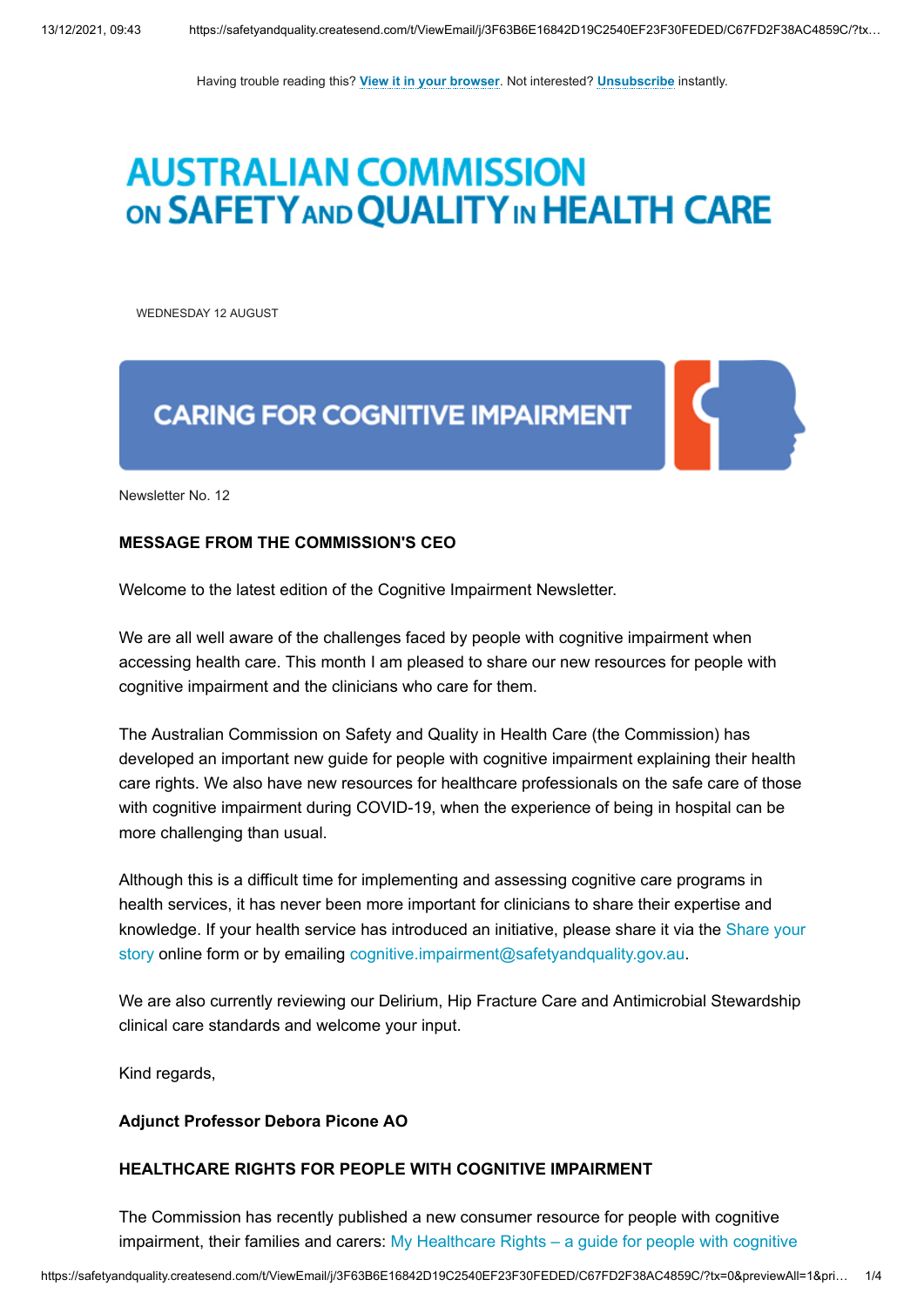[impairment.](https://safetyandquality.createsend1.com/t/j-l-qkudlll-l-i/)

This resource aligns with the [Charter of Healthcare Rights](https://safetyandquality.createsend1.com/t/j-l-qkudlll-l-d/) and provides information about the care people with cognitive impairment have the right to expect if they go to hospital. It was developed in collaboration with Dementia Australia, people living with dementia, and carers.

We have also developed an [Easy English](https://safetyandquality.createsend1.com/t/j-l-qkudlll-l-h/) version of this resource to make this important information accessible to those with cognitive impairment and low English literacy.

We recommend providing these resources in a range of settings such as outpatient services, as part of pre-admission packs, in emergency departments, and in general and specialist wards, such as aged care wards.

## **COGNITIVE IMPAIRMENT AND COVID-19**

People with cognitive impairment may find hospital even more frightening than usual during the pandemic. The environment may seem unfamiliar, with people wearing personal protective equipment, and visitor restrictions may mean that family and carers are not present.

Drawing on extensive consultation with people living with dementia, carers, clinicians and researchers, the Commission has produced a [fact sheet](https://safetyandquality.createsend1.com/t/j-l-qkudlll-l-k/) and [poster](https://safetyandquality.createsend1.com/t/j-l-qkudlll-l-u/) to support health service organisations in providing safe care for people with cognitive impairment during this time.

These resources also provide an important reminder of key actions in the NSQHS Standards. These include discussing goals of care with the patient or their support person or substitute decision-maker, seeking the involvement of carers, implementing delirium-prevention strategies, and only using psychotropic medicines according to guidelines and legislation.

## **LATEST COVID-19 RESOURCES**

The Commission's website has a dedicated [COVID-19 p](https://safetyandquality.createsend1.com/t/j-l-qkudlll-l-n/)age featuring up-to-date guidance for clinicians and the community on how to reduce the risk of COVID-19 exposure and infection. A range of resources are available with the latest advice on infection prevention and control, PPE, hand hygiene, medicines management and more.

## **ACCREDITATION AND COVID-19**

To reduce the demand on healthcare services and comply with physical distancing requirements, the Commission will continue to maintain the accreditation status of health service organisations during the response phase of the COVID-19 pandemic.

For further details, including exceptions where health service organisations are required to undergo a reassessment or interim assessment, see the Commission's statement: [Accreditation – Responding to extraordinary circumstances arising from COVID-19 pandemic](https://safetyandquality.createsend1.com/t/j-l-qkudlll-l-p/).

## **CONSULTATION ON CLINICAL CARE STANDARDS**

[The Commission is currently reviewing three clinical care standards, D](https://safetyandquality.createsend1.com/t/j-l-qkudlll-l-m/)[eliriu](https://safetyandquality.createsend1.com/t/j-l-qkudlll-l-x/)[m, Hip Fracture](https://safetyandquality.createsend1.com/t/j-l-qkudlll-l-m/) Care and [Antimicrobial Stewardship](https://safetyandquality.createsend1.com/t/j-l-qkudlll-l-c/) Clinical Care Standards. If you provide care in these areas, or work for a health organisation that does, we are keen to hear about the impact of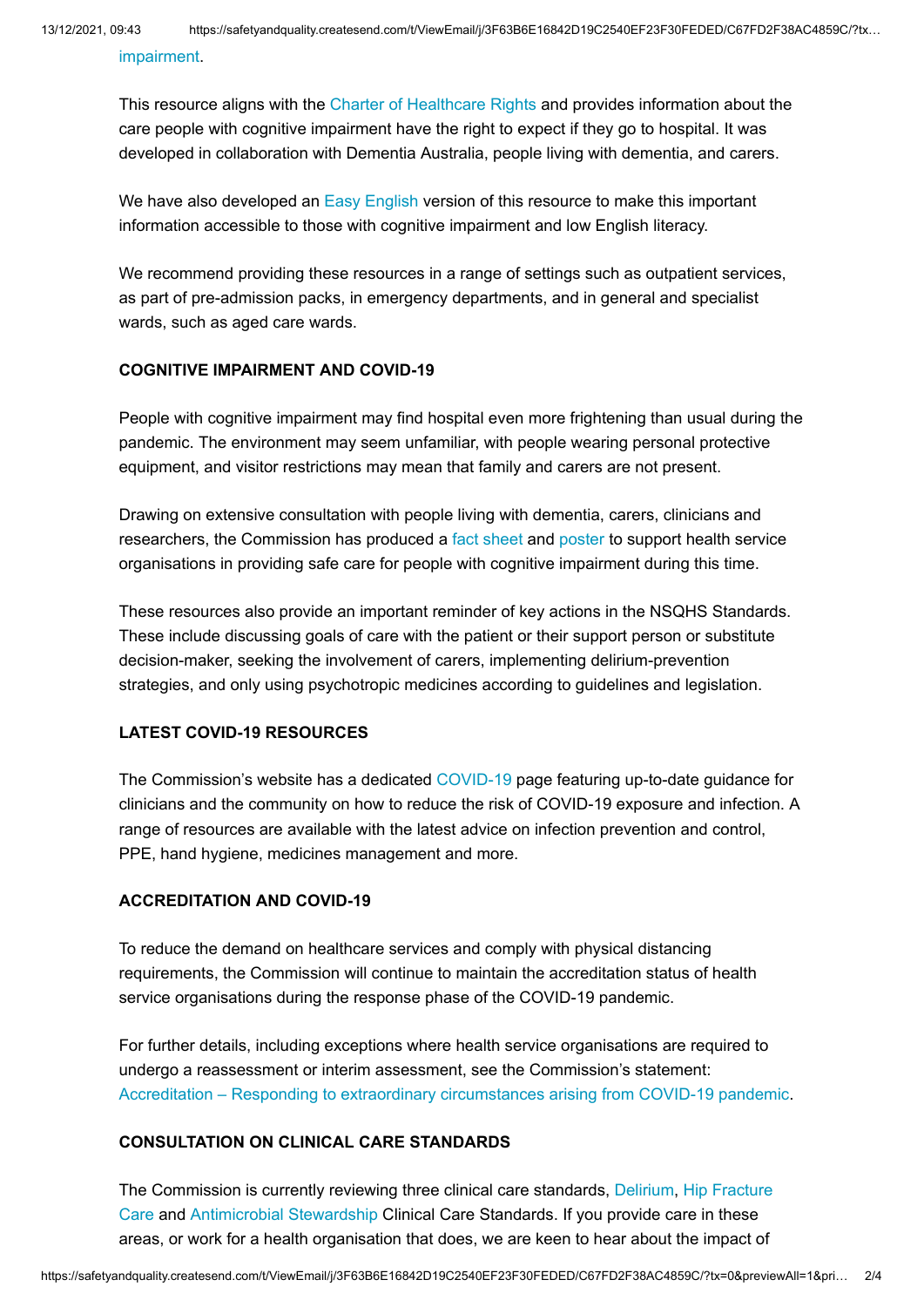each of the standards and your suggestions for improvements.

#### [Click to complete our short 5 minute survey](https://safetyandquality.createsend1.com/t/j-l-qkudlll-l-q/).

Please forward the survey link to others in your network who may also wish to provide feedback. The survey will close at 5.00pm, Friday, 14 August 2020.

### **RESEARCH UPDATES**

## **The Cognitive Impairment Support (CIS) Program at Redcliffe Hospital**

While COVID-19 has temporarily delayed the launch of the initiative, Redcliffe Hospital is ready to implement and evaluate its Cognitive Impairment Support (CIS) Program across five acute care wards. It aims to use an all-of-hospital approach to improve awareness of, and communication with, patients experiencing cognitive impairment. The program incorporates increased screening, embedded use of a care pathway, use of a Cognitive Impairment Identifier and education of clinical and non-clinical staff.

The CIS Program is a nurse-led multidisciplinary and cross-institutional study and the investigative team were successful in securing a competitive Nursing and Midwifery Research Fellowship to implement and evaluate the program's effectiveness over an 18-month period. Impact on patient outcomes, staff and carer satisfaction, staff knowledge and confidence, and health economics will be included in the evaluation.

You can read more about this initiative on the [Programs, Networks and Research](https://safetyandquality.createsend1.com/t/j-l-qkudlll-l-a/) page of our website.

### **Invitation to participate in research – COGNISANCE**

The Co-Designing Dementia Diagnosis and Post Diagnostic Care (COGNISANCE) project, led by The Centre for Healthy Brain Ageing at the University of New South Wales, aims to improve the diagnosis experience and the post-diagnostic support received by people with dementia and their carers.

The initial phase of the project, which will run for three years, will gauge the current experiences of people with dementia, family care partners and health care professionals via surveys and focus groups.

Surveys can be completed [online,](https://safetyandquality.createsend1.com/t/j-l-qkudlll-l-f/) via hard copy, or by phone interview. Focus groups will be conducted online, by individual interview online, or by telephone.

Following this research, information toolkits will be developed to provide diagnosis and postdiagnostic support for both healthcare workers and people with dementia and their carers.

More information on this project is available on the Centre for Healthy Brain Ageing [website](https://safetyandquality.createsend1.com/t/j-l-qkudlll-l-z/) or by contacting Lauren King on 0432 625 747.

## **SUPPORTING ORGANISATIONS**

### **Dementia Australia COVID-19 resources**